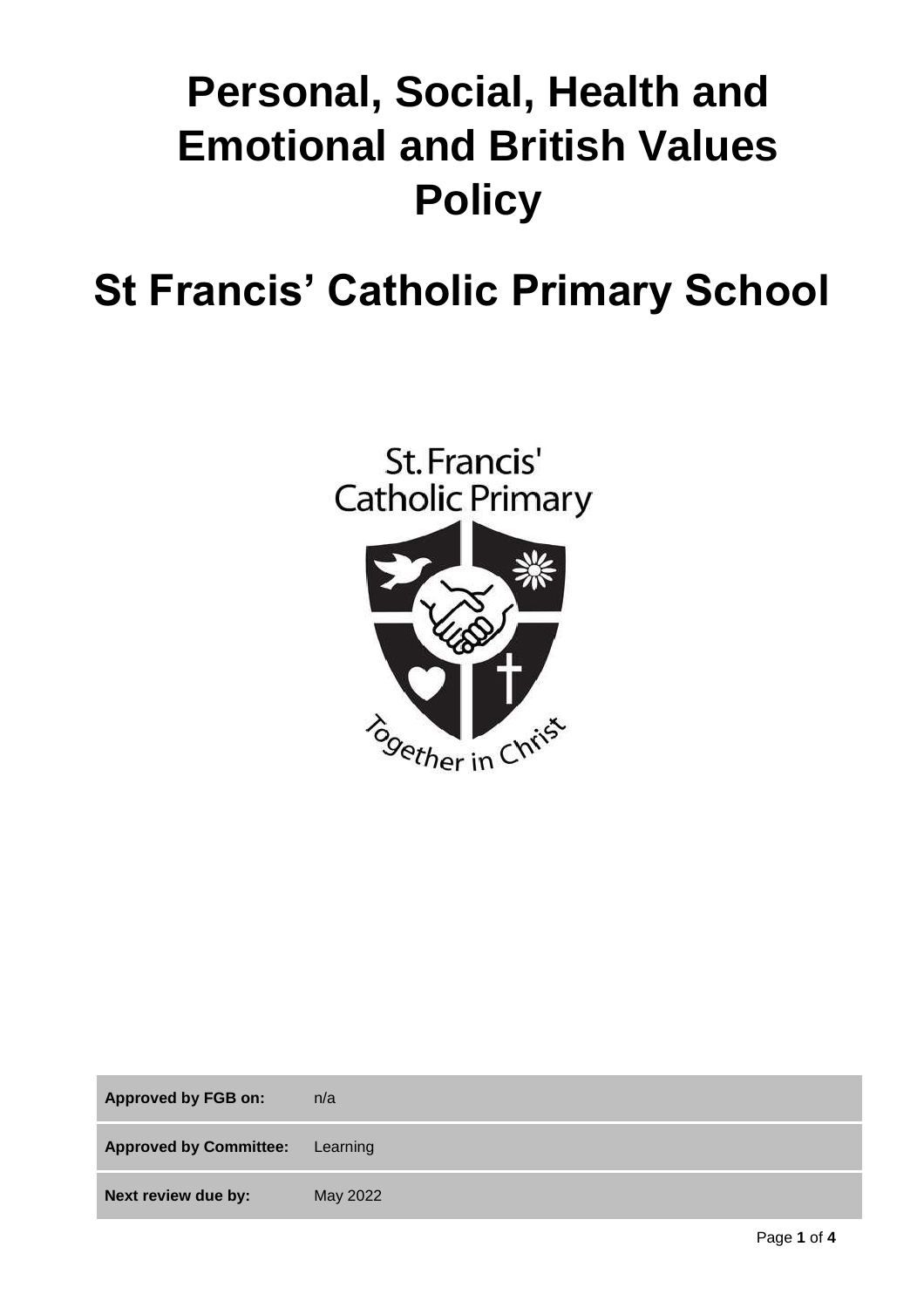# **PSHE and British Values**

## **Rationale**

At St Francis' school, high quality PSHE teaching helps children to thrive when they reach adulthood through gaining a better understanding of the world, economically and socially. It celebrates each child as an individual, helping them to achieve their maximum potential and enabling them to make a full contribution to society. PSHE can allow pupils to understand how their bodies change and how to live a healthy and safe lifestyle. Our Catholic ethos promotes the spiritual, moral, cultural, mental and physical development of the children in our care.

#### **Aims**

- prepare children to be global citizens now and in their future roles within a global community
- give children regular opportunities to learn about, recognise and apply the British Values of democracy, tolerance, mutual respect, rule of law and liberty
- teach children how to be safe, and to understand and develop healthy relationships both now and in their future lives
- allow children the opportunity to learn about difficulties and emotions that might arise, and signpost them to support available
- learn to take responsibility and make good decisions
- recognise their rights and responsibilities, while becoming healthy, independent members of the school community and of a diverse society
- gain an understanding of themselves personally and socially, developing their sense of self-worth and tackling the social and physical issues of growing up.

## **Guidelines**

- the planning and teaching of PSHE at St. Francis' follows the PSHE Association programmes of study
- our scheme of work will include opportunities to make links with British Values; spiritual, moral, social and cultural development; Catholic Values; RSE and E-Safety
- a spiral curriculum, which aims to revisit and build on children's knowledge , starts in Reception and follows children through to Year 6
- the timing of lessons will complement key campaigns throughout the year e.g. Anti-bullying Week
- PSHE in the Early Years Foundation Stage is on-going through all activities and meets the objectives set out in Development Matters. Reception also have stand-alone PSHE lessons and take part in Key Stage 1 PSHE assemblies
- the PSHE coordinator is responsible for mapping out the PSHE curriculum overview based on the 2020 PSHE Association's curriculum. We deliver the programme supported by the following schemes: 'Life to the Full', which covers Relationships and RSE, The Linking Network lessons cover British Values and 'Twinkl' and BBC Clips support our delivery of the remaining PSHE curriculum objectives.

PSHE will be taught as a discrete subject for one lesson per week but opportunities to teach through a cross-curricular approach will also be taken

PSHE will be developed through activities and whole-school events e.g. whole school assemblies, residential trips, speakers and whole-class day visits e.g. visiting the Lifeskills Centre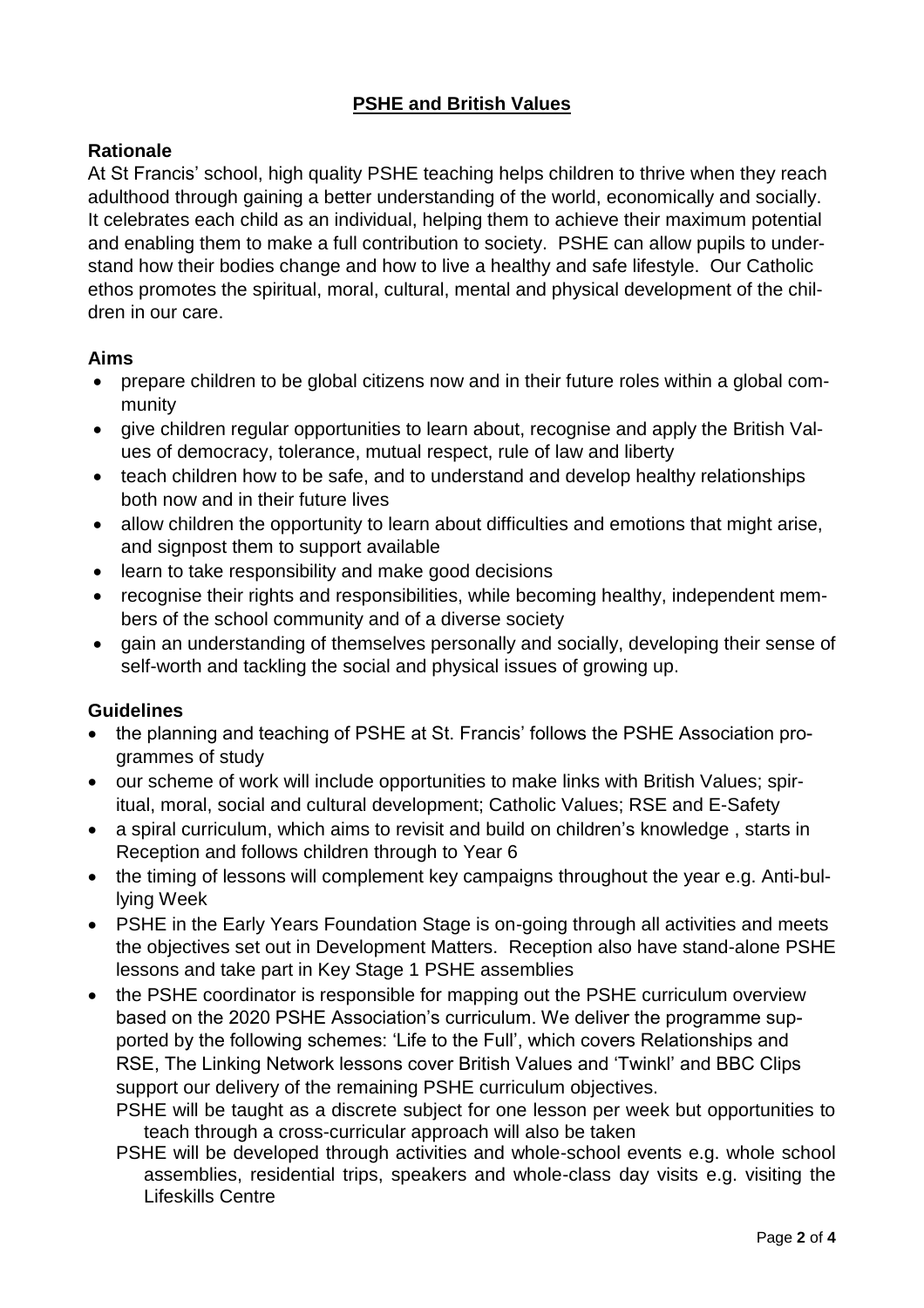lessons are taught by members of staff that the children know well and are comfortable with – this allows children to place trust in what the adults are saying and offers the opportunity for follow-up work as required

themed learning for the term will be embedded in weekly key stage assemblies

- visiting speakers (such as health workers, police, and representatives from the local church) will be invited into school to talk about their role in creating a positive and supportive local community
- an emphasis is placed on active learning by including the children in discussions, investigations and problem-solving activities
- children are encouraged to take part in a range of practical activities that promote active citizenship (e.g. fundraising), or help others less fortunate than themselves (e.g. CAFOD, Children in Need)
- we teach PSHE to all children, providing learning opportunities matched to individual needs
- the class year will start with a class acceptance of a charter of rules which will be displayed on every class noticeboard. The class charter aims to create the correct environment for class discussion.
- sensitive questions posed by children will be answered by drawing on the curriculum and responding in an age appropriate way
- any response that raises a safeguarding concern should be logged on CPOMS and brought to the attention of the safeguarding team
- if a question raises potential safeguarding concerns, staff should respond in a way that will allow them to follow school safeguarding procedures e.g. 'That is a really interesting question and I need time to think because I want to give you a proper answer'
- disclosures that aren't safeguarding issues may provide opportunities to offer support for a child. Staff may refer or suggest local/national support services or information for pupils and/or their families.

#### Monitoring and Review

- the PSHE coordinator, reporting to the Head Teacher, is responsible for monitoring teaching practice to ensure that the school PSHE policy is being implemented. This includes overseeing the development and review of schemes for learning in English, mapping out and monitoring curriculum planning, lesson observations, oversight of assessment materials/procedures, and moderation of work and teacher feedback.
- monitoring is carried out by the PSHE Coordinator through learning walks, class floorbooks, staff questionnaires, pupil discussions and questionnaires
- staff are able to identify training needs and relevant CPD will be provided where appropriate
- teachers assess children's work against end of year expectations by making informal observations and judgments during lessons
- the PSHE coordinator supports colleagues in the teaching of PSHE by providing information about current developments in the subject
- the PSHE coordinator is responsible for evaluating strengths and weaknesses in the subject and indicating areas for further improvement (subject audit and action plan)
- the link governor will liaise with the coordinator three times a year to ensure high standards are maintained. The link governor will have one focus each visit: the planned curriculum, the impact of teaching and learning based on evidence and the third visit will focus on the impact of teaching and learning through pupil conferencing and questionnaires.

#### **Conclusion**

St. Francis' School is committed to providing an environment of positive health and wellbeing, and PSHE is a key aspect to achieving this aim. It will help to prepare them to manage many of the most critical opportunities, challenges and responsibilities they will face growing